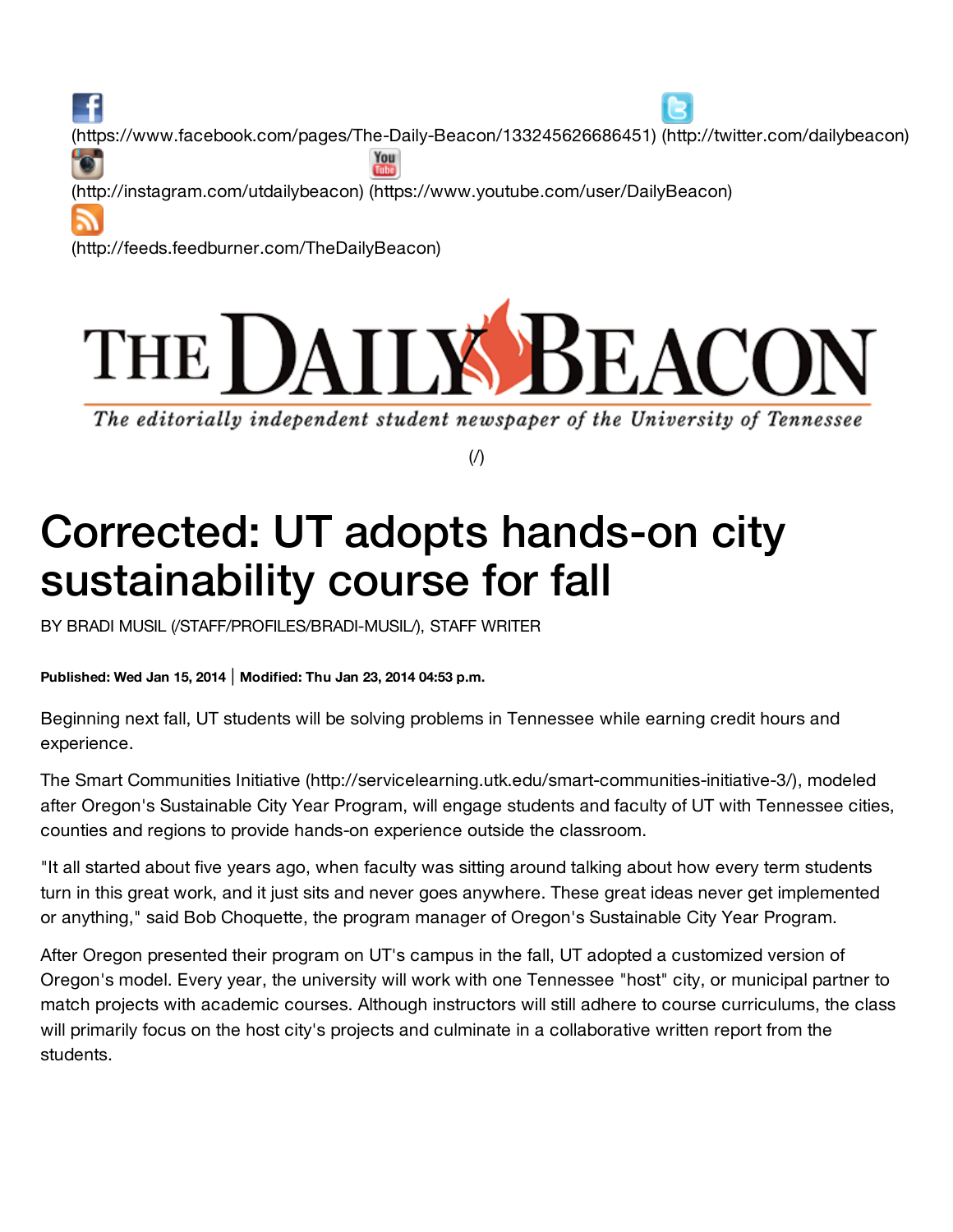"The projects will happen through our academic courses," said Kelly Ellenburg, the campus coordinator for Service Learning and an initiator of SCI. "So the matching process will begin with the identification of faculty teaching courses that align with the proposed projects, and then the students in these courses will complete the projects under the faculty member's guidance.

"For example, if it were a redevelopment project, the students under the faculty member's guidance could work with city staff, citizens, and stakeholders to come up with a design plan that improves the quality of life for those that live and work in the area."

Projects will range from architectural designs to social input research studies and economic policy analysis. The SCI program is meant to include as many university students and faculty as possible.

"The program will span across disciplines," Ellenburg said. "We've tried to maintain a wide cross section of faculty across disciplines so that it can be very diverse and interdisciplinary."

Funded by the host cities, the projects are expected to produce professional results. As a result, classes within the SCI program are currently limited to upper-class and graduate level studies.

In addition to benefiting municipal partners, the SCI program also allows students to network with potential employers and gain work experience. Oregon's students have already benefited from the program.

"We do a survey before and after ... and 73 percent said it will become part of their resume or their portfolio when they go out looking for a real job," Choquette said. "Students see the value in working with real clients, and our post class surveys say that they work harder and they get something tangible out of it."

Ellenburg said projects proposed include revitalizing the downtown area, social input research, policy analysis, strategic planning and designing incentive plans for local businesses.

"Most architecture classes at universities work on a fictitious project, but we have students that have designed real schools and real libraries," Choquette said. "Right now we have students designing four different fire stations in Medford, Ore. This isn't make-up work, these are real projects and the cities pay for this. They have got to get this stuff done. It's taken very seriously."

SCI will accept applications from prospective host cities through the end of February.

"I think it's going to be an all-around really valuable program for faculty, for students, and for cities and counties in the state," Ellenburg said. "As far as service learning goes, this is really quality stuff. Just the outcomes that are coming out of it—professional skill development and working with a professional client and set of stakeholders, networking, critical thinking — it's applying inquiry, analysis and research to a real world problem to make real solutions happen, and our state needs this. ... It's exciting."

## **Corrections:**

In the January 14th edition of The Daily Beacon, the article headlined "UT adopts hands-on city sustainability *course for fall" incorrectly reported that the projects for the Smart Communities Initiative cannot yet announce confirmed projects, but are currently considering a downtown revitalization project. In fact, it is too* early to tell which cities will be applying as the first SCI host and projects discussed with potential applicants *have included downtown revitalization, but are not yet under consideration. Additionally, the article incorrectly*